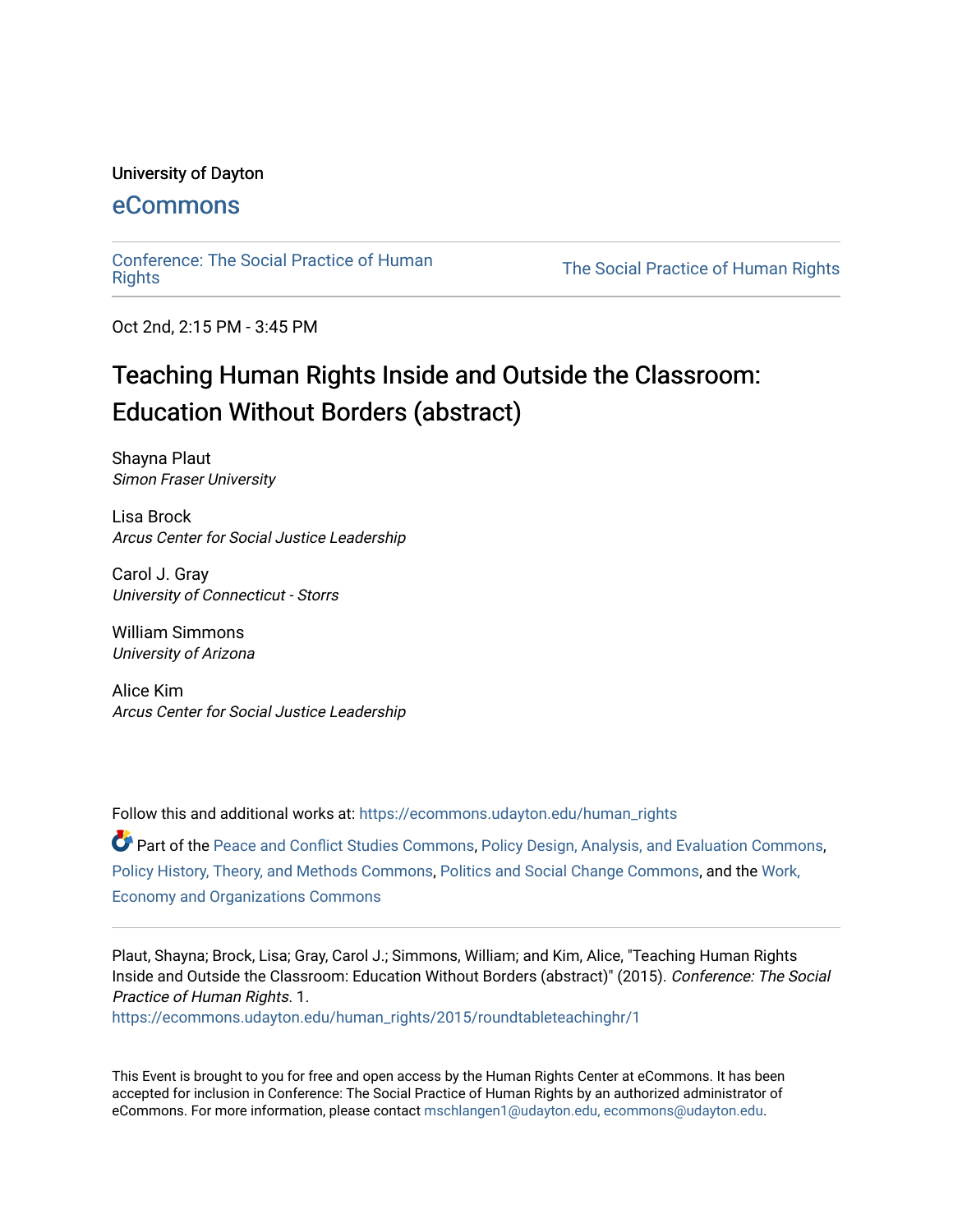#### **The Social Practice of Human Rights: Charting the Frontiers of Research and Advocacy** 2015 Conference of the University of Dayton Human Rights Center Oct. 1-3, 2015, Dayton, Ohio For the archive of the conference, see [http://ecommons.udayton.edu/human\\_rights/2015/](http://ecommons.udayton.edu/human_rights/2015/)

## **Research Panel:** Roundtable

**Presenters:** Shayna Plaut, Alice Kim, Lisa Brock, Carol Gray, William Simmons

**Title:** Teaching and Doing Human Rights Well: Developing Courses and Trainings on Methods and **Ethics** 

#### **Roundtable:**

University courses addressing various human rights issues have grown exponentially at the undergraduate and graduate levels over the past 20 years. Most of these courses focus on specific issues and many programs require fieldwork and/or internships. In addition, the use of the international human rights language is increasingly integrated into professional training programs that are often labeled "social" issues; for example, labor, immigration or domestic violence. What is lacking, despite the resonance and inclusion of human rights issues in these and other areas, is the development of comprehensive human rights methods and ethics courses.

This roundtable seeks to bring together people engaged in human rights scholarship, teaching and training to explore the particular skills that are needed to do theoretical and applied research on human rights, human rights violations and advocacy. It will also discuss the ethics and methods of human rights work and, in so doing, will address the consequences of doing such research poorly.

The roundtable thus aims to expand the understanding of human rights education beyond issue and content to specifically address the question of how do we do intellectually robust and reflexive human rights scholarship that works to make things better in the world?

As Indigenous scholarship has taught us, good research must be evaluated on the basis of respect, reciprocity, relevance and responsibility by recognizing the ethics that are involved in *doing* such work. Thus, the roundtable aims to work towards developing a conversation around the *methods* of human rights academic and applied academic work. In this way one can develop best practices as well note concerns in current practice.

### **Biographies:**

**Lisa Brock** (a.k.a. Doc Brock) is the Academic Director of the Arcus Center of Social Justice Leadership. Her articles on Africa and the African Diaspora have appeared in dozens of academic journals and as book chapters. Lisa is also on the editorial collective of the Radical History Review and the Board of the Davis Putter Scholarship Fund. An activist all her life, Lisa has fought for girls' rights and Black rights in her native Cincinnati, Ohio area and against police violence and judicial misconduct in Washington D.C. She became a leader in the anti-apartheid movement in Chicago and lived in Mozambique as a Fulbright Scholar where she successfully merged her academic interest with southern African Social Justice struggles. She worked to co-found the Chicago Anti-Apartheid Movement Collection at Columbia College Chicago (CCC) and led the effort to endow an international travel scholarship at CCC. She also successfully developed study abroad programs in South Africa and Cuba. As an historian and activist, Lisa is an internationalist who views history as a way to enter contemporary discussions about race, class, gender, and global inequalities. Lisa attended Oberlin College and earned her B.A. from Howard University and her Ph.D. in African History from Northwestern University.